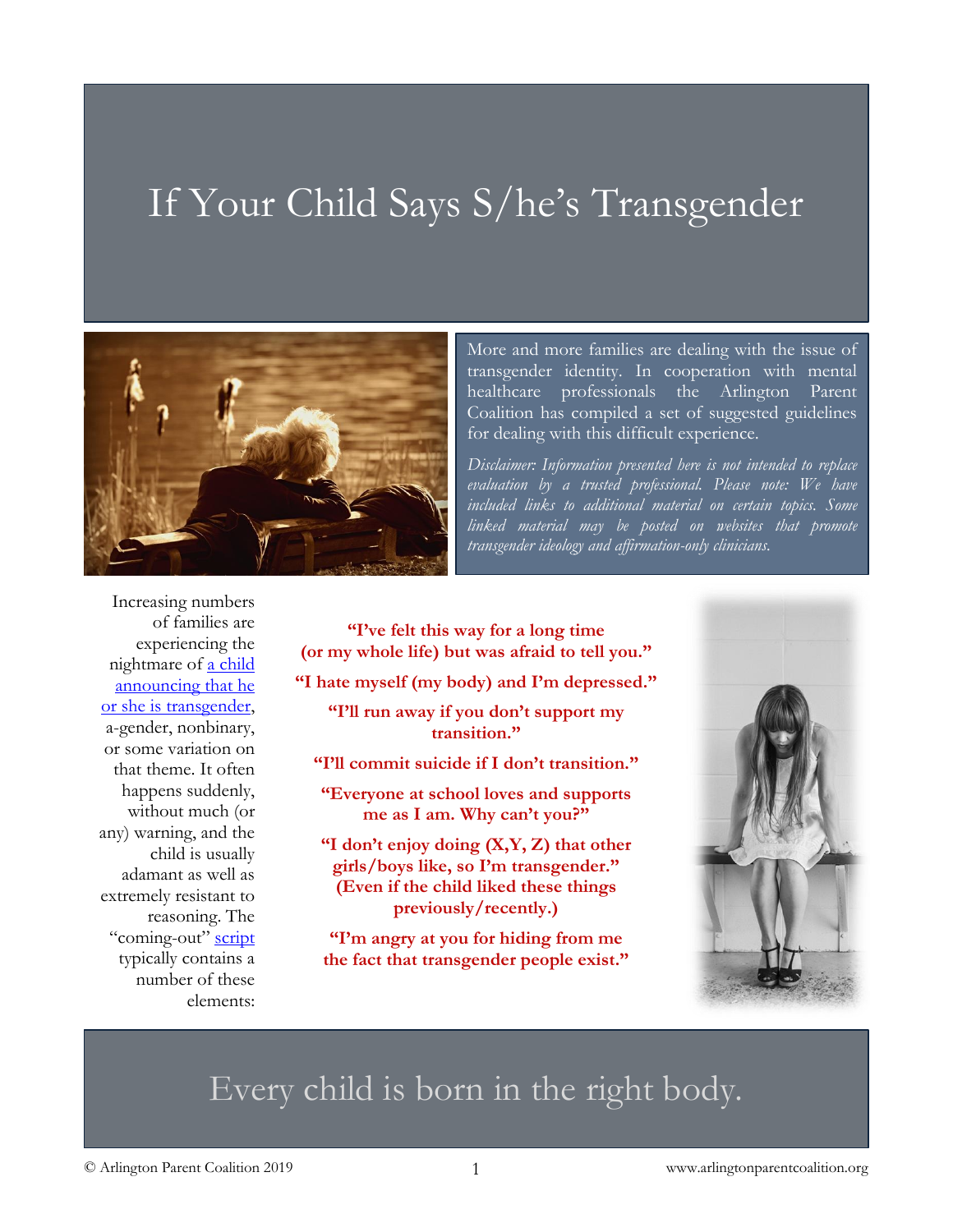### **FEELINGS**

Always [validate](https://www.goodtherapy.org/blog/can-validation-help-you-connect-bond-with-your-teen-0206174) a child's feelings, because feelings are **authentic**, **unavoidable**, and generally serve as **heads-up** to point out a situation that needs to be addressed.

*"My friends made fun of me at school and now I feel sad and hurt. I either need to change my behavior so I don't get made fun of, or find different friends who don't make fun of my behavior.***"**

**Never tell a child his or her feelings are wrong,** as doing so communicates to the child that s/he is not competent to recognize when something is wrong with a relationship. If the child who was mocked by friends is told by a trusted adult, "You shouldn't get upset about that," "Don't be such a baby," or "Don't be so sensitive" **(such statements are called ['invalidation'](https://blogs.psychcentral.com/emotionally-sensitive/2012/02/reasons-you-and-others-invalidate-your-emotional-experience/))** the child learns that being mocked by others isn't a real problem.

That child is more likely to grow up unable to recognize when others have crossed his or her appropriate boundaries and is more likely to tolerate abuse from others.

## **REASONING**

#### **A child's reasoning, however, should not be validated when it is faulty.**

There are numerous and enormous [logical flaws](https://www.thepublicdiscourse.com/2017/04/19080/) in the transgender narrative. As you educate yourself on the [topic,](https://www.acpeds.org/the-college-speaks/position-statements/gender-dysphoria-in-children) you will be able to ask questions and draw conclusions that challenge what your child has been taught. One parent made the analogy below to address the disconnect between feelings and reasoning, when her child claimed that her feelings of social awkwardness and body discomfort meant that she was transgender.

*"I think this is like someone from Wisconsin saying, 'I feel awful. I have a headache, body aches, a fever, and I'm exhausted' and her friends say, 'That's malaria. You've totally got malaria'."*

*The child laughed and said, "No. She's just got the flu."*

*Mom said, "Right. A person in Wisconsin with those symptoms probably has the flu, not malaria. Just like I believe that you are absolutely feeling everything you say you are about being socially awkward and not liking your body. Other people are telling you that means you're transgender, but I think it really means you have adolescence with a touch of autism."*



Any of the statements on p. 1 may be true or untrue. The child may say these things because s/he has been provided this very common script by trans activists or other trans victims at school or online. The child may or may not believe that the statements are true. (If a child expresses suicidal or self-harm ideation, do take that seriously.)

Many kids who come out as transgender have a [prior neurological or psychological/emotional diagnosis,](https://journals.plos.org/plosone/article%3Fid=10.1371/journal.pone.0202330) such as autism, depression, obsessive-compulsive disorder, self-harm, and/or prior suicidal ideation/attempts. Consider your child's age and history as you move forward. For example, a three-yearold girl who suddenly announces "I'm a boy" is likely role-playing, as that's [a common activity at that](https://www.pentagonplay.co.uk/news-and-info/why-pretend-play-is-important-to-child-development)  [age.](https://www.pentagonplay.co.uk/news-and-info/why-pretend-play-is-important-to-child-development) She might have role-played being a unicorn the week before, and may switch to being an astronaut next week. An autistic teenage boy who has been made fun of for not being masculine enough, however, may announce that he is transgender due to [peer pressure from other kids](https://raisingchildren.net.au/autism/communicating-relationships/connecting/friends-peers-asd%23bullying-peer-pressure-and-autism-spectrum-disorder-nav-title) who also don't conform to typical gender stereotypes.

If you find [your](https://www.kidspeace.org/wp-content/uploads/2015/08/KPparent15ways008_0003.pdf)self in this situation, your next steps can be critical. If you do not ascribe to the ideology that one can have the body of one sex and the mind of another, and/or that one can change one's sex at will, do not let yourself be pressured into affirming your child's transgender claims.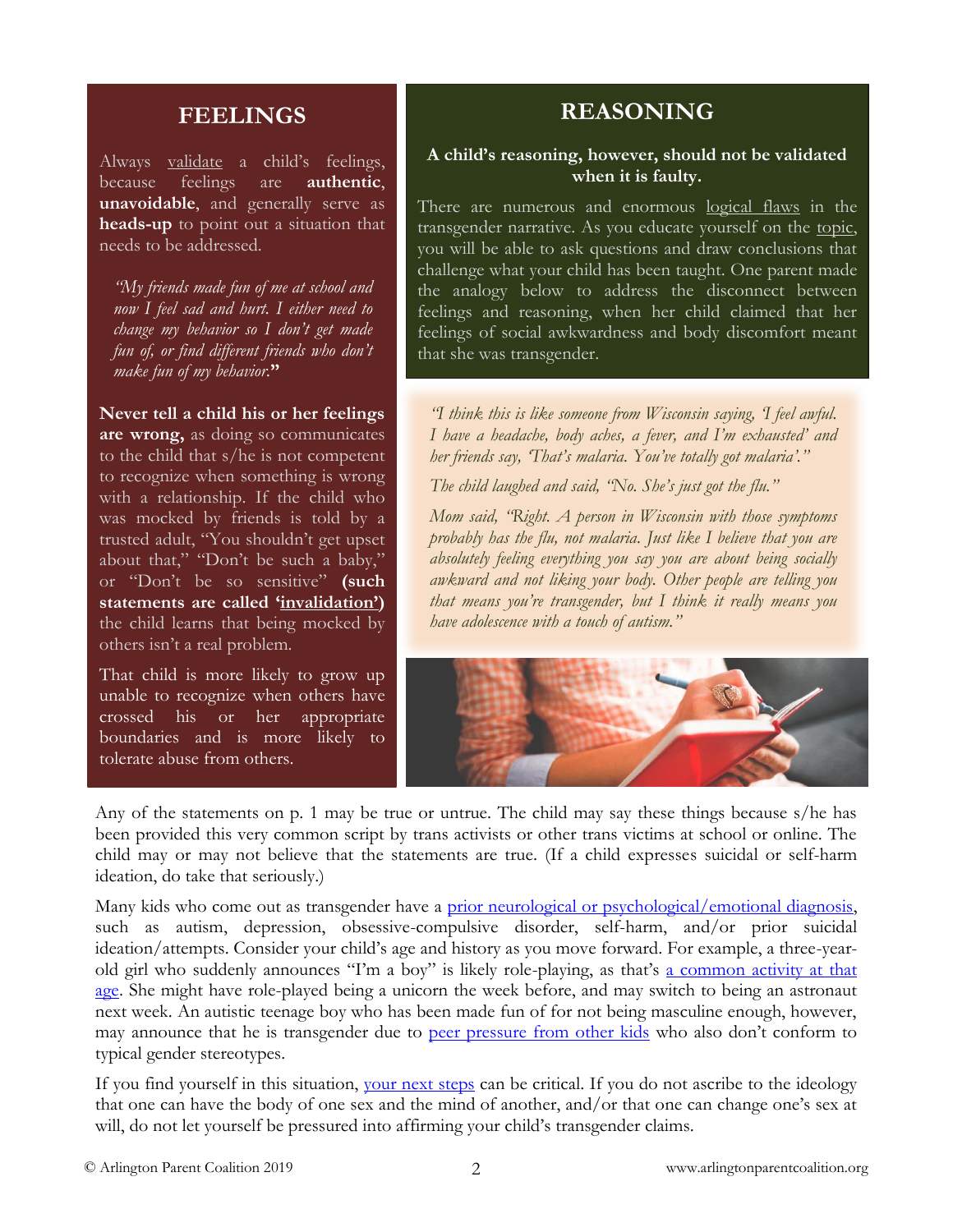- **Assure your child that you love him/her, no matter what.**
- **Ask your child to explain his/her feelings and reasoning.**
- **Validate the child's feelings:**

"I can see that you're in pain."

"Yes, adolescence/puberty/child's situation can be a hard time." "I understand why you might feel that way. That makes sense." "I'm sorry that this is distressing you, but I want to help."

- **But do not validate the child's faulty reasoning.**
- **Tell the child you need time to think and process this (if you do, which you probably do).**
- **Set basic boundaries that align with your values and priorities, which may or may not include:**

"You can dress however you like."

"You can do whatever activities (art, sports, dance, etc.) bring you pleasure, whether they're atypical for your gender or not."

"Your friends may call you TRANSNAME, but I won't."

"I will not call you by an alternate pronoun, because I don't believe that's accurate."

"You are responsible for telling our extended family and friends about this, if you choose to. I will not take on that responsibility."





## **On BOUNDARIES**

Take the time necessary to figure out what's important to you and what you can let go of. You cannot control every aspect of your child's behavior, nor all of his or her choices. And the older a child is, the less control parents really have. You'll want to start thinking in terms of behavior management, actions and consequences, and persuasive argument rather than asserting control.

Some people think of **[boundary-setting](https://www.amazon.com/Boundaries-Kids-Children-Control-Their/dp/0310243157/ref=sr_1_2)** as driving a stake into the ground: "This is where I stand. I can go as far from the stake as my arm will stretch, but no further." The boundaries will be different for different people. Some parents are willing to accept the entire transgender narrative and comply with everything the child asks. Some will allow social transition (clothes, pronouns, name) but not medical transition (puberty blockers, cross-sex hormones, sex reassignment surgery), others will tolerate nothing but the child behaving and dressing according to sex stereotypes. Keep in mind that extremes (full acceptance or full rejection) are rarely associated with good outcomes for the child or the child's relationship with the parents. And it's best if all the primary caregiving adults (mom, dad, stepparents, for example) can come into agreement on what the boundaries will be.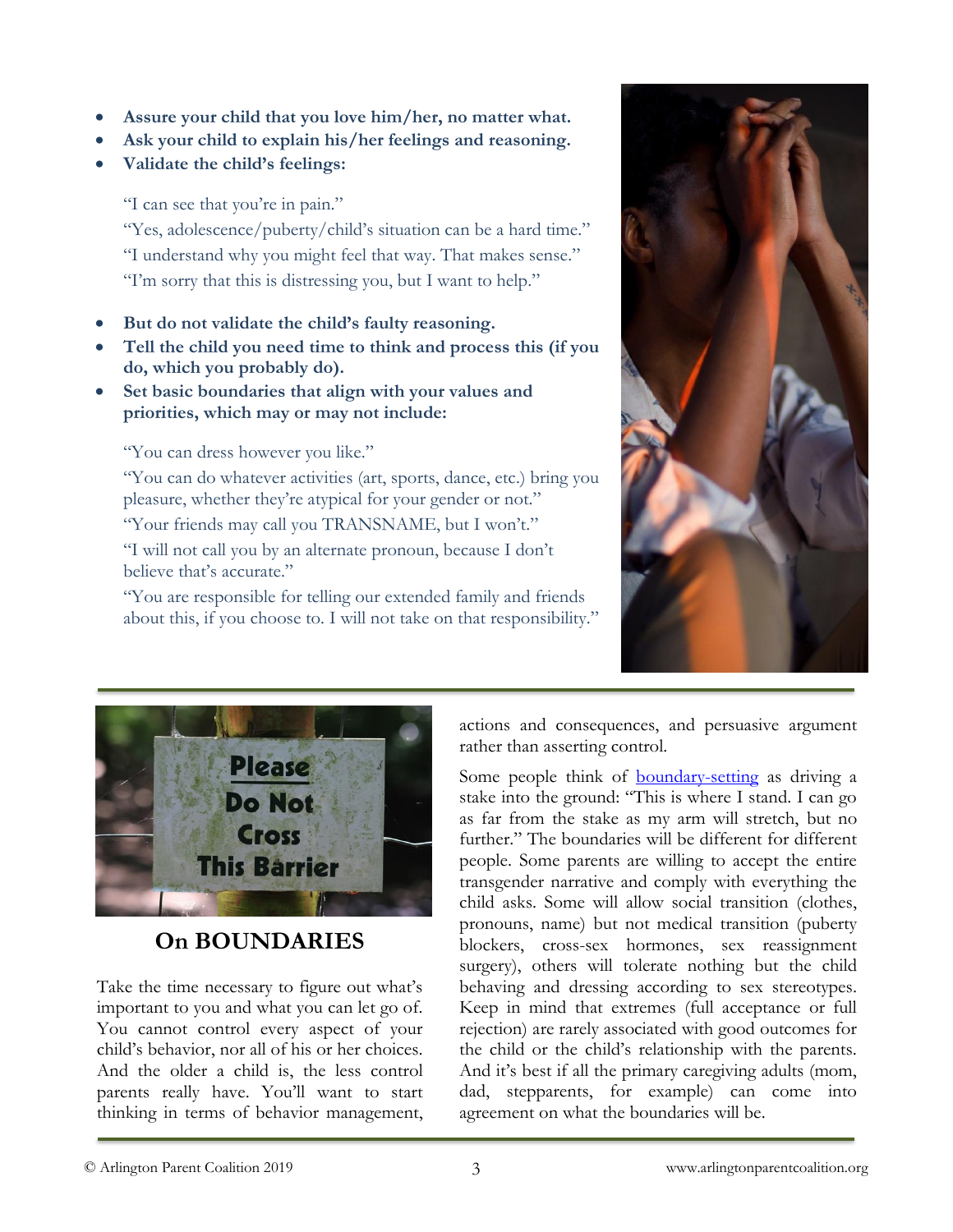

#### AMERICAN COLLEGE OF PEDIATRICIANS

Human sexuality is an objective biological binary trait: "XY" and "XX" [speaking of chromosomal identity] are genetic markers of health – not genetic markers of a disorder.

Everyone is born with a biological sex. Gender (an awareness and sense of oneself as male or female) is a sociological and psychological concept; not an objective biological one.

A person's belief that he or she is something they are not is, at best, a sign of confused thinking.

Puberty is not a disease and pubertyblocking hormones can be dangerous.

As many as 98% of gender confused boys and 88% of gender confused girls eventually accept their biological sex after naturally passing through puberty.

Children who use puberty blockers to impersonate the opposite sex will require cross-sex hormones in late adolescence. Cross-sex hormones (testosterone and estrogen) are associated with dangerous health risks including but not limited to high blood pressure, blood clots, stroke and cancer.

Rates of suicide are twenty times greater among adults who use crosssex hormones and undergo sex reassignment surgery, even in Sweden which is among the most LGBQTaffirming countries.

Conditioning children into believing a lifetime of chemical and surgical impersonation of the opposite sex is normal and healthful is child abuse."

From the [American College of](https://www.acpeds.org/the-college-speaks/position-statements/gender-dysphoria-in-children)  [Pediatricians Statement On Gender](https://www.acpeds.org/the-college-speaks/position-statements/gender-dysphoria-in-children)  [Dysphoria in Children](https://www.acpeds.org/the-college-speaks/position-statements/gender-dysphoria-in-children)

## **CAUTIONS & COUNSEL**

#### **Be very wary of school counselors, staff, and teachers.**

Do not let them lead the process, as **[public schools](https://www.nationalreview.com/2017/09/transgender-agenda-schools-kindergarten-california-opt-in-opt-out-state-laws-prevent/)** are falling quickly to transgender activism's demands that the only acceptable response to transgender claims is full affirmation. If your school principal, counselor, or teachers tell you, "The best practice is to affirm the student's preferred gender," they have told you all you need to know. They will be working against you if you do not agree with them, and will consider themselves the valorous champions of the poor transgender kid who has unsupportive parents.

#### **Do not take your child to a "gender clinic"…**

…unless you are prepared for the child's immediate social and almost inevitable medical transition. In some clinics [100% of kids](https://www.heritage.org/marriage-and-family/commentary/pelosis-equality-act-could-lead-more-parents-losing-custody-kids-who) who come in are deemed appropriate for gender transition. This is the [medical scandal](https://www.thepublicdiscourse.com/2019/04/50959/) of our time.

#### **Be cautious of resources from medical professionals.**

Pediatricians are being led by a [spurious statement](https://pediatrics.aappublications.org/content/142/4/e20182162) from the American Academy of Pediatrics, which promotes only the gender-affirmation approach. The head doctor and lead consultant on the task force which prepared that statement have financial ties to gender clinics, so (as always) consider the source. If your pediatrician or general practitioner gives you a list of gender clinics or sexuality therapists, run the other way.

#### **Find a therapist who shares your viewpoint.**

This is becoming increasingly difficult to do, as states are passing laws against "[conversion therapy](https://www.dailysignal.com/author/ken-williams/)". No real definition exists for what conversion therapy is, however, and presently anything except full affirmation of the gender transition is being labeled conversion therapy. In some states it is illegal for counselors and therapists to do anything except promote the child's transition to the other sex. Whether you are a person of faith or not, a local church, synagogue, or temple which does not espouse the view that people can change sexes may be a good place to start looking for a therapist who will not lead your child to transition.

While not all LGBTQ organizations promote gender transition, it is difficult to parse out which are for it or against it. Common sense would recommend not looking there for help, unless you are in favor of transition.

**(continued next page)**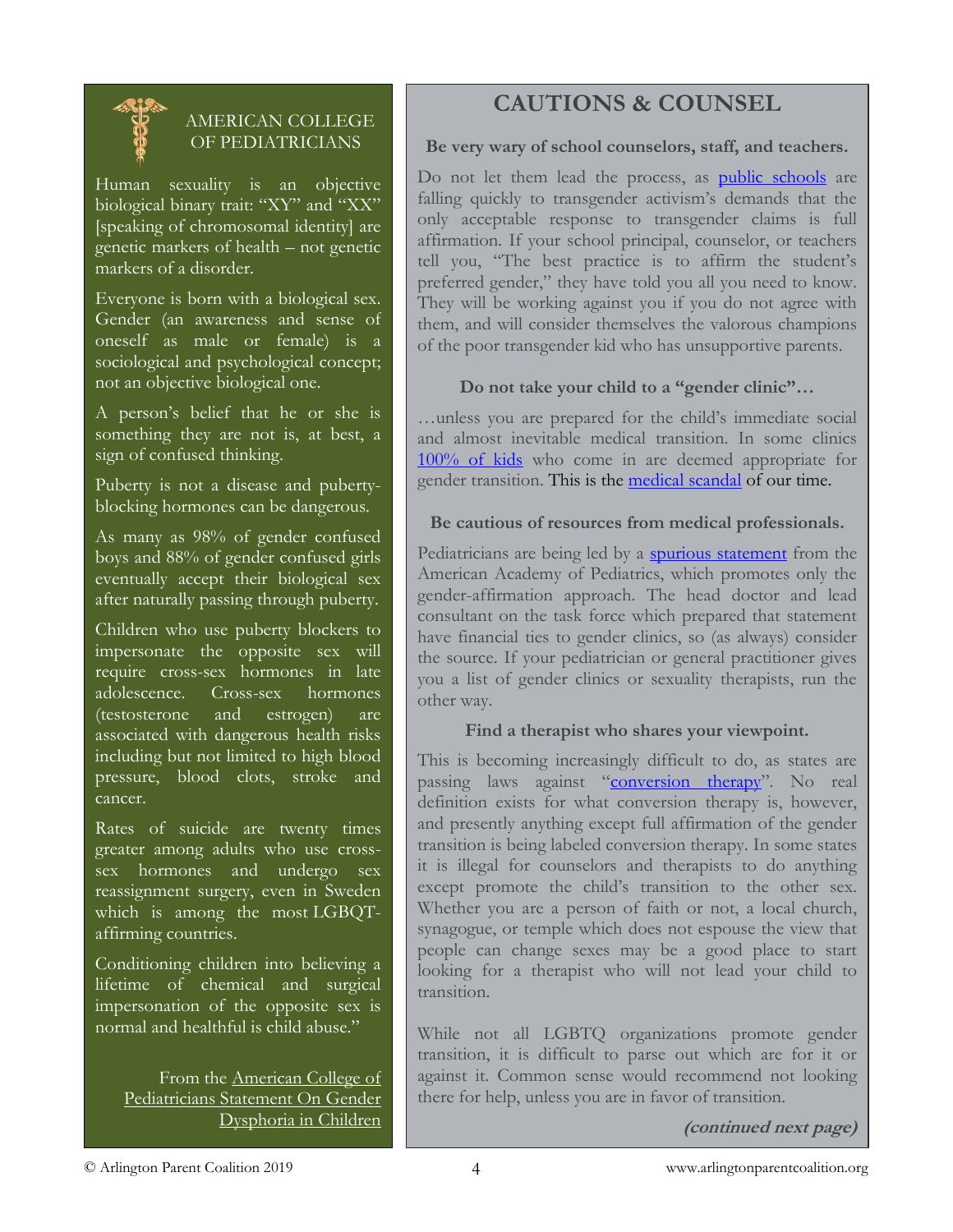#### **Get help online.**

There are a number of excellent resources and support groups online, but it is imperative that you know their perspective before getting help there. Many more push for transition than caution against it. A few we can recommend:

[The Kelsey Coalition](https://www.kelseycoalition.org/) [Parents of ROGD Kids](https://www.parentsofrogdkids.com/) [Transgender Trend](https://www.transgendertrend.com/) [Pique Resilience Project](https://www.piqueresproject.com/) (detransitioners) [Sex Change Regret](http://www.sexchangeregret.com/) (for post-sex-reassignment-surgery regretters)

Work on other aspects of your relationship with your child. Don't let everything in your [relationship](https://wastingmyeducation.blogspot.com/2016/10/5-easy-ish-ways-to-step-up-your-game.html) (or in your family) become all about the transgender issue. Your child needs to be supported in interests and activities outside that topic, and the more positive, shared experiences you can have together, the better chance you have of winning your child back. One philosophy holds that a child will end up where s/he feels most loved and valued. If your child has been sucked into the transgender community, it is because it serves some need s/he has which is not being served elsewhere.

If your child wants to take guitar or karate or cooking lessons, encourage that and sign the child up. Do it together if you can. Take your child out for a date at his/her favorite restaurant, or consider setting up a weekly or biweekly date for burgers and shakes. Avoid the strong temptation to bring up gender identity, but let the child lead on that subject. Your goal is to strengthen your relationship while guiding the child away from unhealthy activities.

And don't neglect your spouse and other children. One parent told a transgender-identified child who sought to make everything in the home about the gender question, "I get that you're struggling with this, and we want to help. But in the meantime the rest of us have our own lives to lead and we're going to do that." Don't give the transgender issue any more power than it already has.

#### **Cut off all trans influences.**

Most kids get sucked into the transgender ideology via the internet (social media) and GSA clubs. Parents who have been [successful](https://thejungsoul.com/new-guidance-for-rapid-onset-gender-dysphoria/) at helping their kids accept themselves and form healthy identities recommend:

- **cutting off internet access.**
- **reassessing educational options.**
- **severing the child's relationships with trans activists and other trans victims.**

This is difficult, painful, potentially costly, and time-consuming. There's no way around it. The transgender experience is very [cult-like.](https://www.feministcurrent.com/2019/04/10/i-supported-trans-ideology-until-i-couldnt-anymore/) To pull someone out of a cult requires determination, finesse, a lot of patience, and tough love.

#### **Be patient. Then be patient some more. Then keep practicing patience**.

Unfortunately, this is unlikely to be a quick journey. One therapist told a child's parents, "I believe your child is going to come out of this and be healthy again. But it's probably going to take longer than you're comfortable with." Preliminary studies on desisters (those who quit claiming to be transgender) and detransitioners (those who transitioned to some degree and then transitioned back to living as their natal sex) indicate that a person's transgender journey can last anywhere from nine months to nine years or longer.



♂ ♀ ♂ ♀ ♂ ♀ ♂ ♀ ♂ ♀ ♂ ♀ ♂ ♀ ♂ ♀ ♂ ♀ ♂ ♀ ♂ ♀ ♂ ♀ ♂ ♀ ♂ ♀ ♂ ♀ ♂